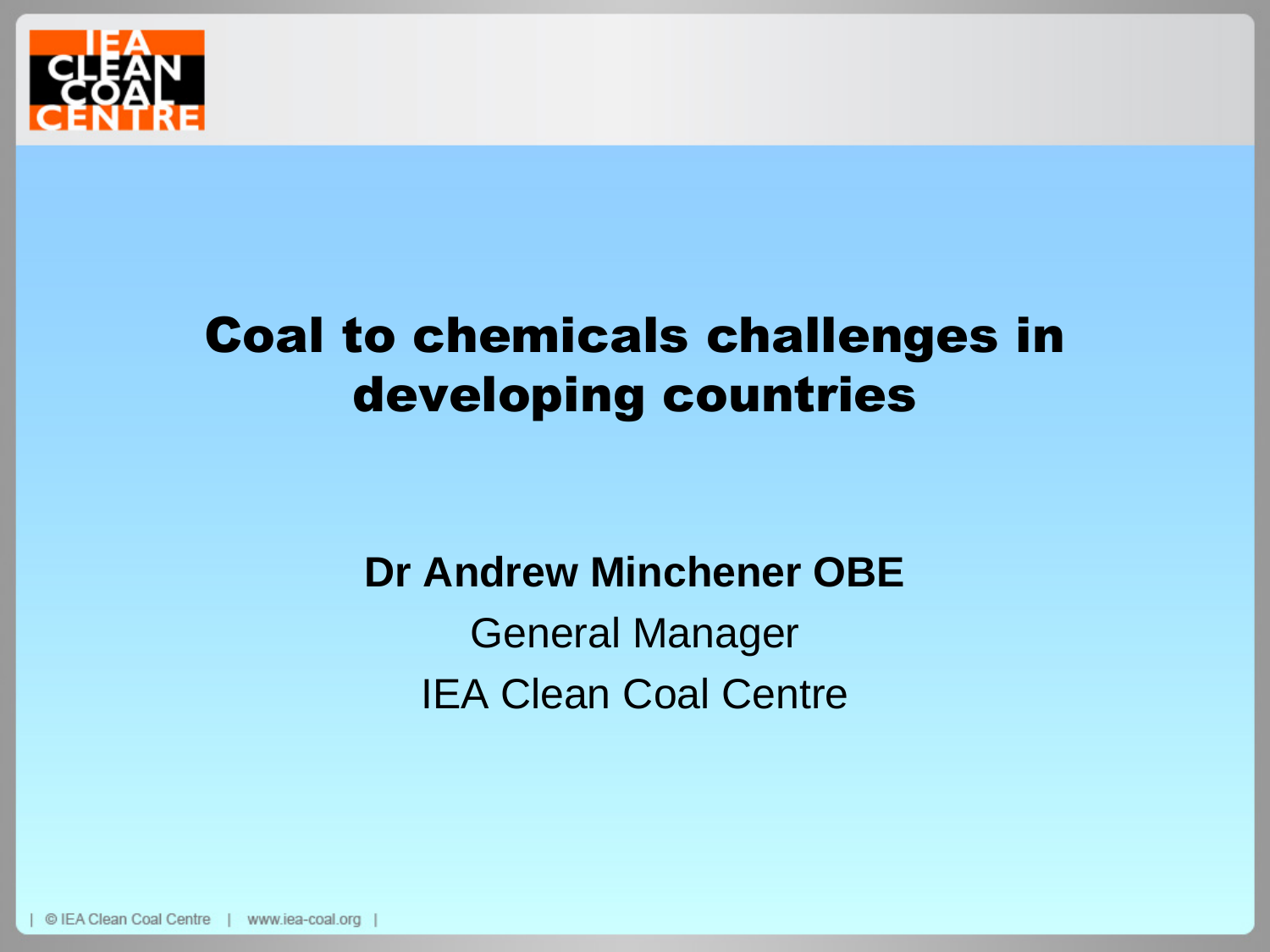

#### Membership of the IEA Clean Coal **Centre**

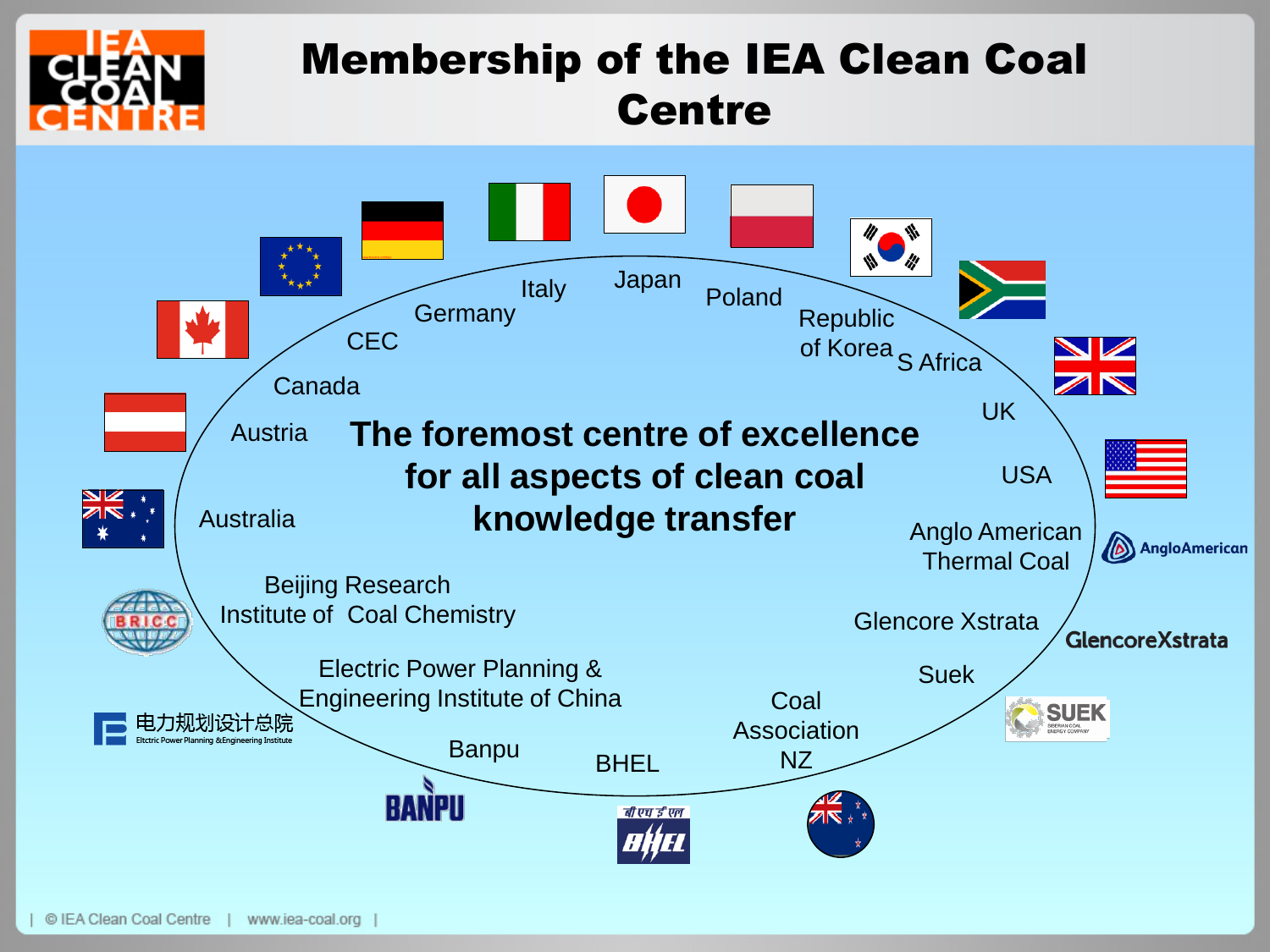

#### Scope of the presentation

- Rationale for coal to chemicals, gaseous and liquid fuels deployment
- Assessment of coal conversion opportunities
	- Basis for assessment
	- More promising developing countries
- Comparison with the Chinese experience
	- Energy & environmental issues
	- Economic considerations
	- Template for other countries
- Conclusions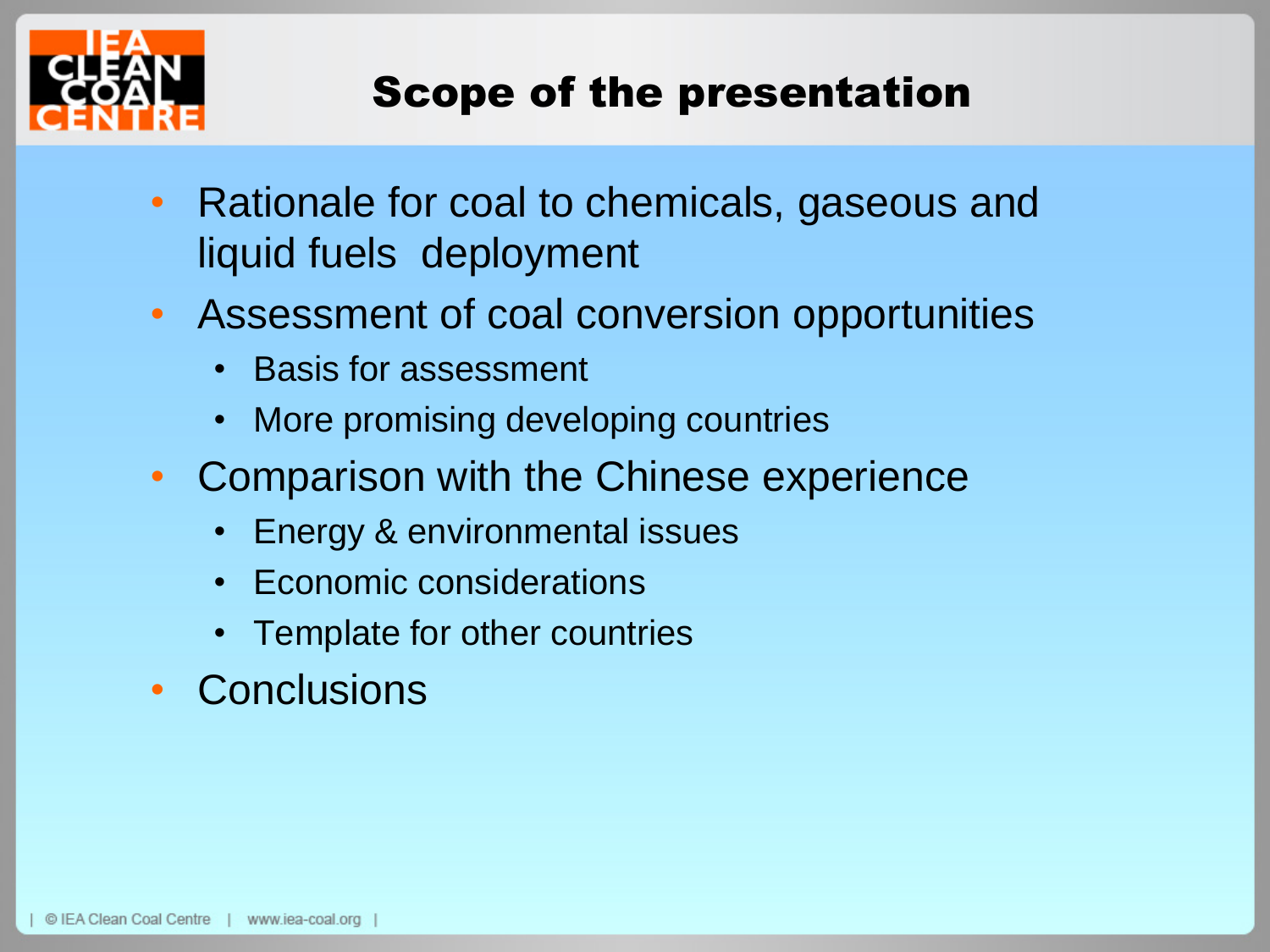# New coal chemical industry supply chain is extensive

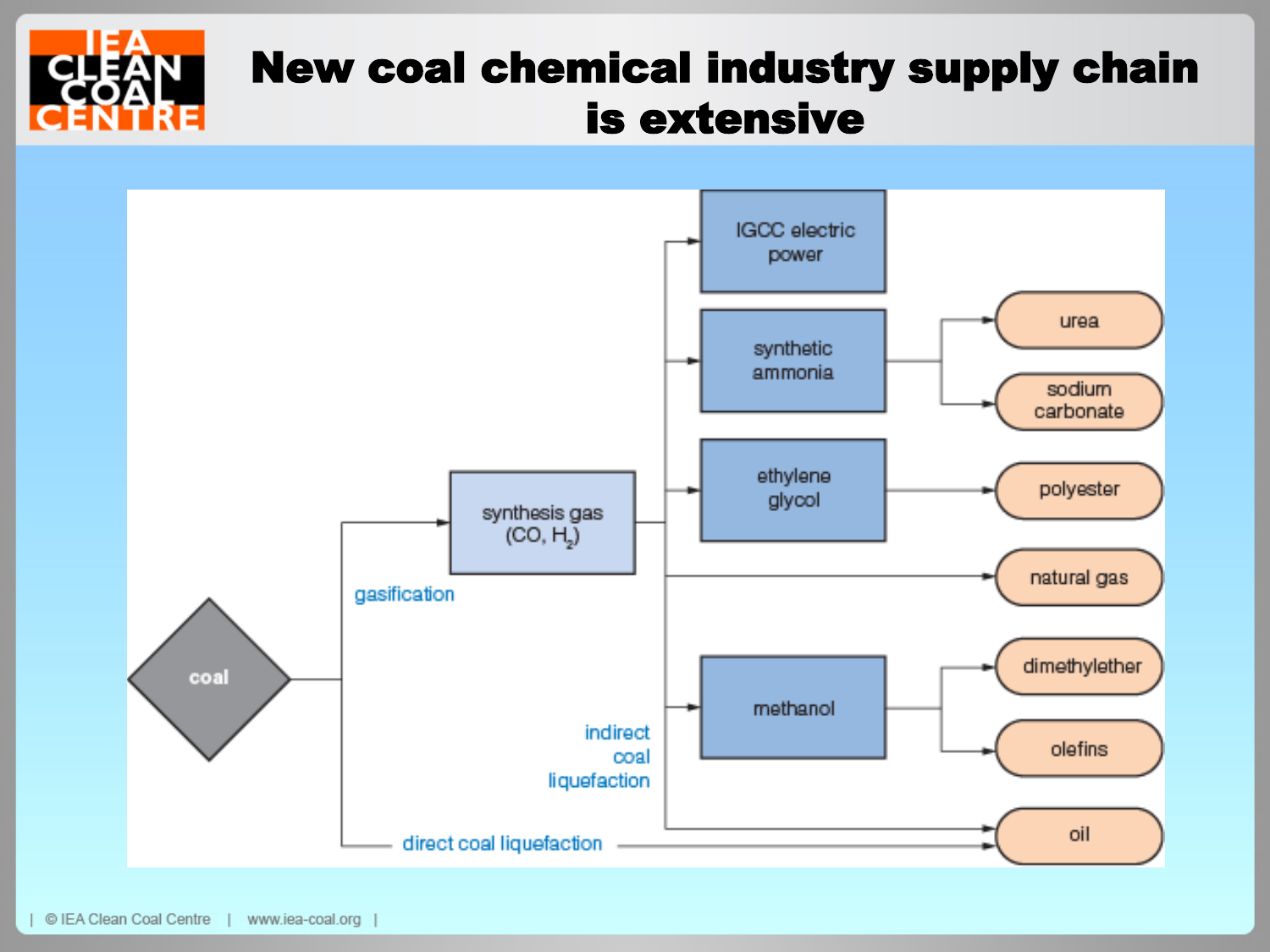

## Prerequisites for assessing potential coal conversion projects

- Large reserves of low cost gasifiable coal required;
- Stranded coal, due to either its low-quality or location, can be attractive;
- Government ability and will to provide enabling support for the very large capital investments.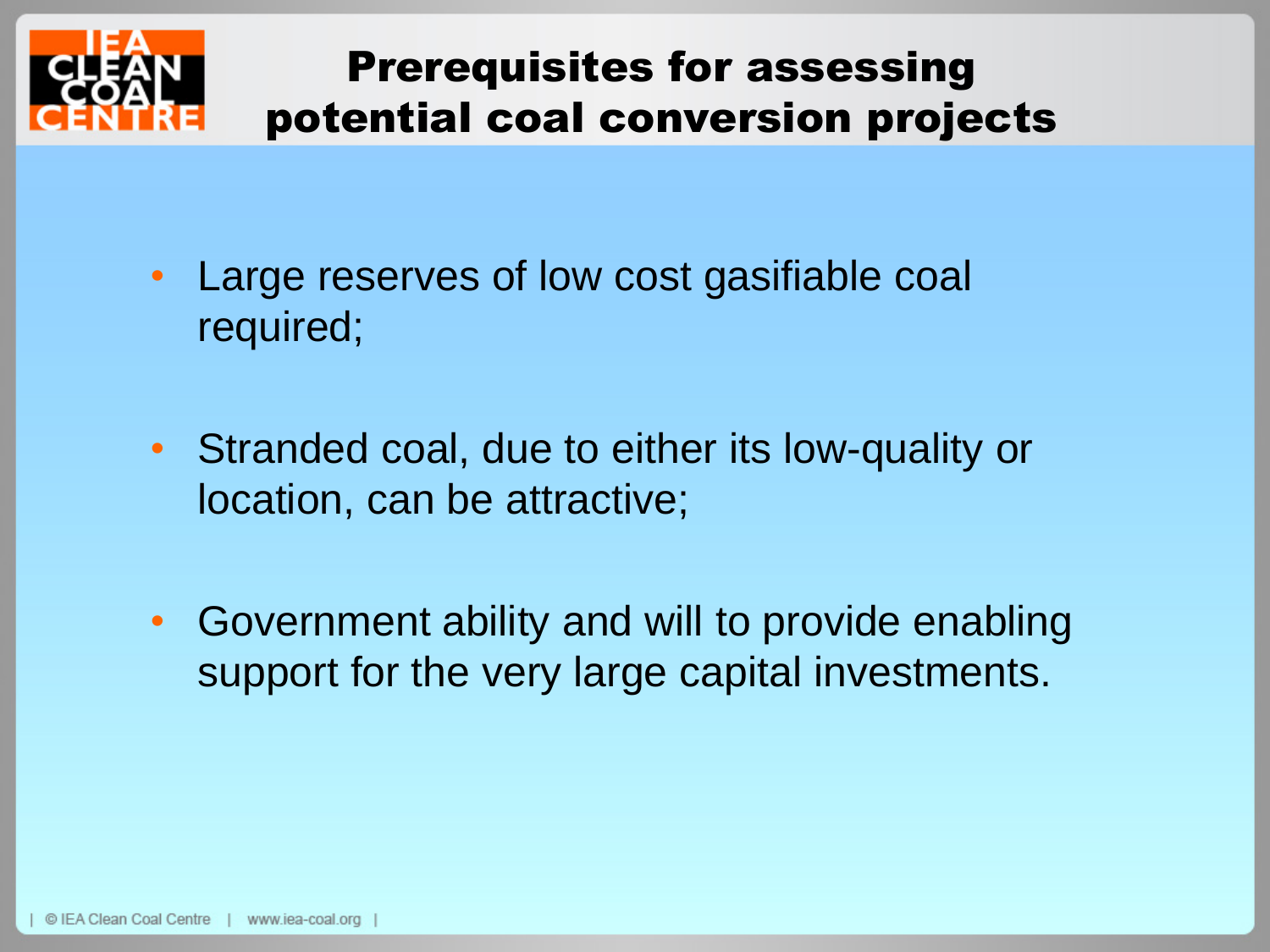

## Further considerations

- Coal availability compared to either indigenous supplies or imports of oil and natural gas;
- Technical and economic issues must be attractive;
- Gasification products selection in terms of usage within the country itself and as exports;
- Infrastructure needs both for the supply of feedstocks and for transporting the end products;

### Institutional capacity requirements.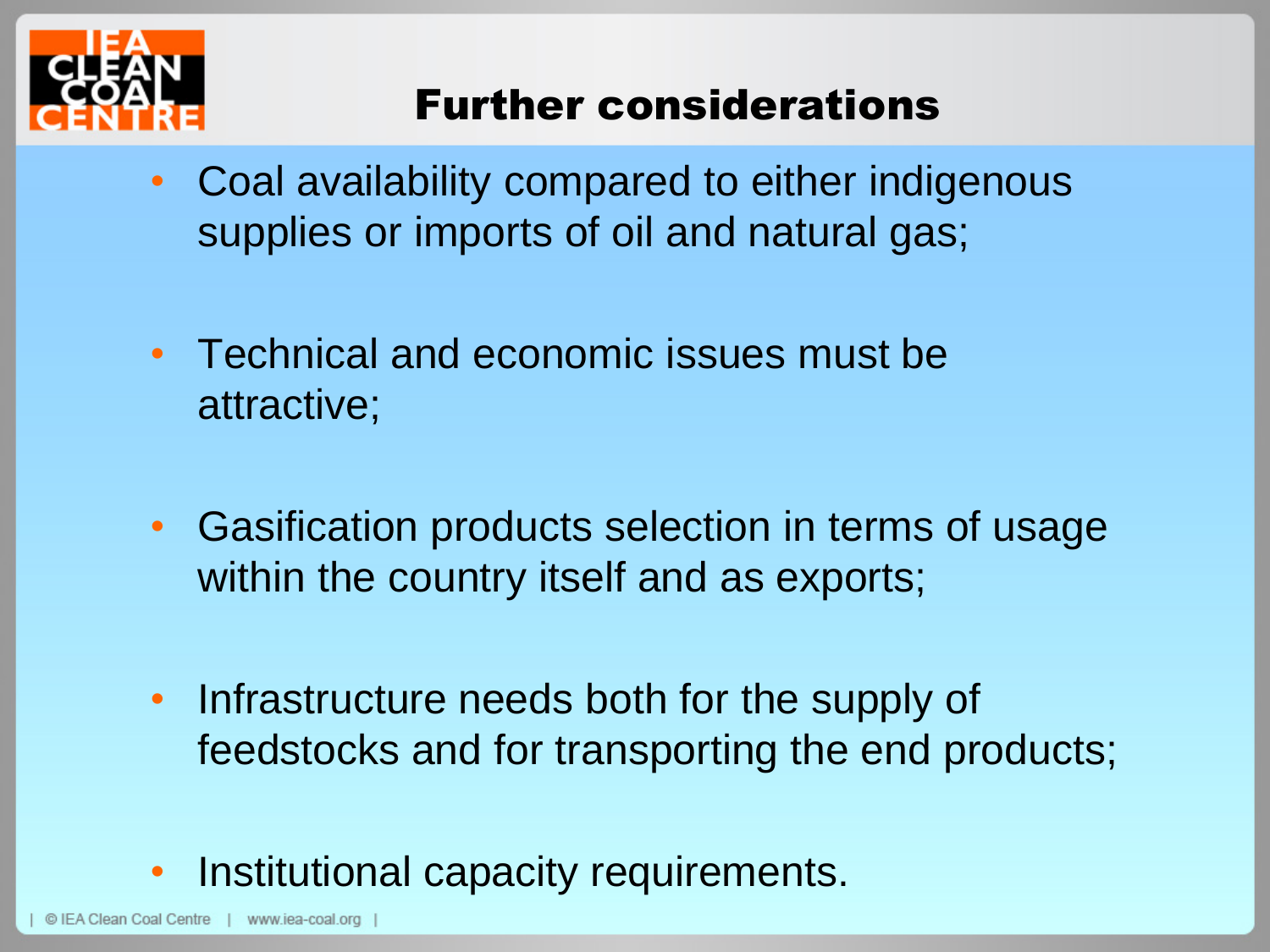

### More promising developing countries for coal conversion development

| <b>Africa</b>       | <b>Asia</b>                       | <b>Eurasia</b>    | <b>Europe</b> | <b>South</b><br><b>America</b> |
|---------------------|-----------------------------------|-------------------|---------------|--------------------------------|
| <b>South Africa</b> | <b>China</b>                      |                   |               |                                |
| <b>Mozambique</b>   | <b>Mongolia</b><br><b>Vietnam</b> | <b>Ukraine</b>    | <b>Turkey</b> |                                |
|                     |                                   |                   |               |                                |
|                     | <b>India</b><br><b>Indonesia</b>  | <b>Uzbekistan</b> |               |                                |
| <b>Botswana</b>     |                                   | <b>Russia</b>     |               | <b>Brazil</b>                  |
| <b>Zimbabwe</b>     | <b>Pakistan</b>                   | <b>Kazakhstan</b> |               |                                |
|                     |                                   |                   |               |                                |
|                     |                                   |                   |               |                                |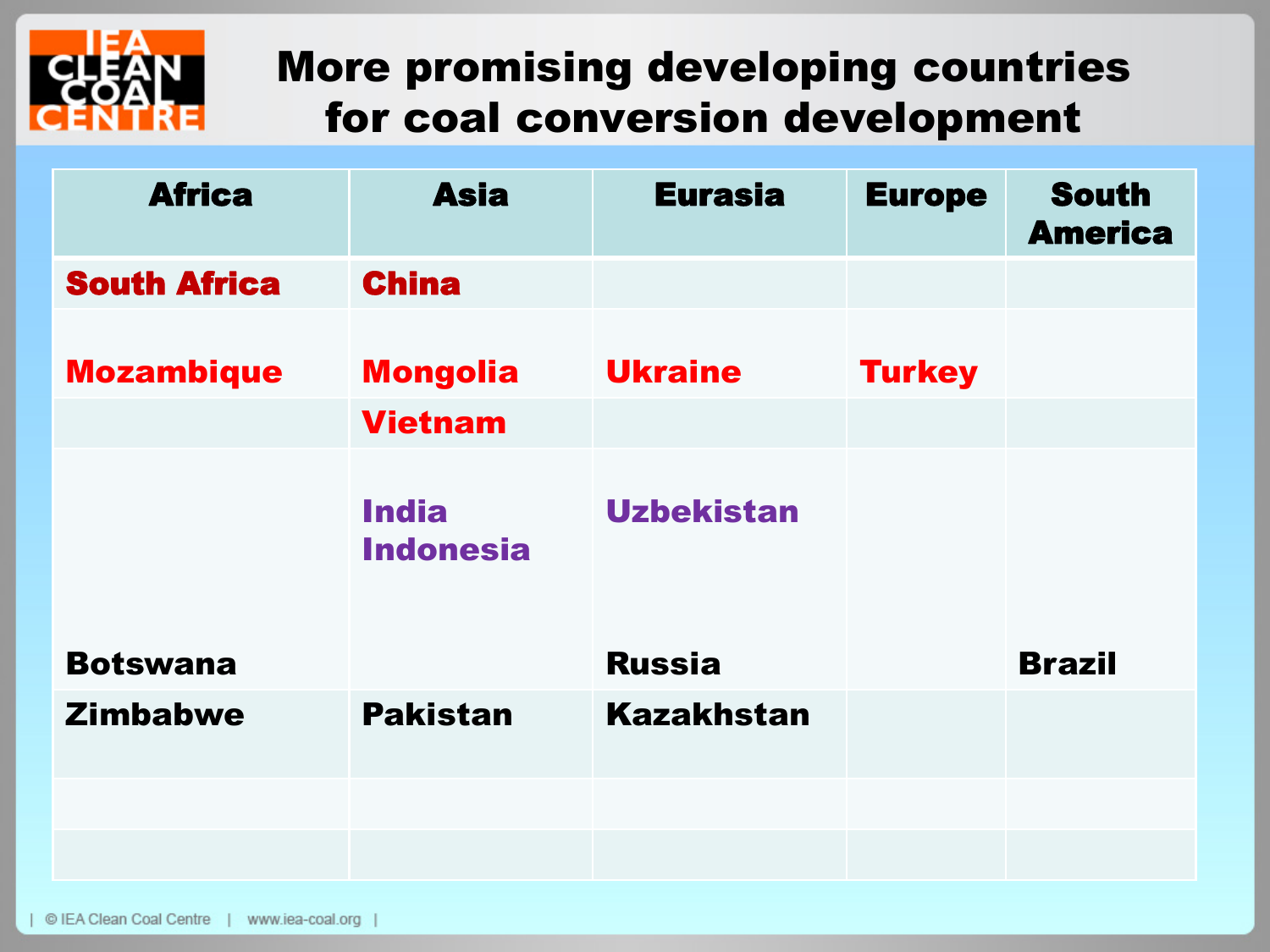

### Commercial scale operations in South Africa

- Coal-based economy with significant domestic use and exports
- Sasol operates the world's only gasification-based commercial CTL facility at Secunda with an output capacity of 160,000 bbl/d of oil equivalent.
- Major Sasol petrochemicals production plant at Sasolburg, but in 2004 switched from coal to natural gas feedstock

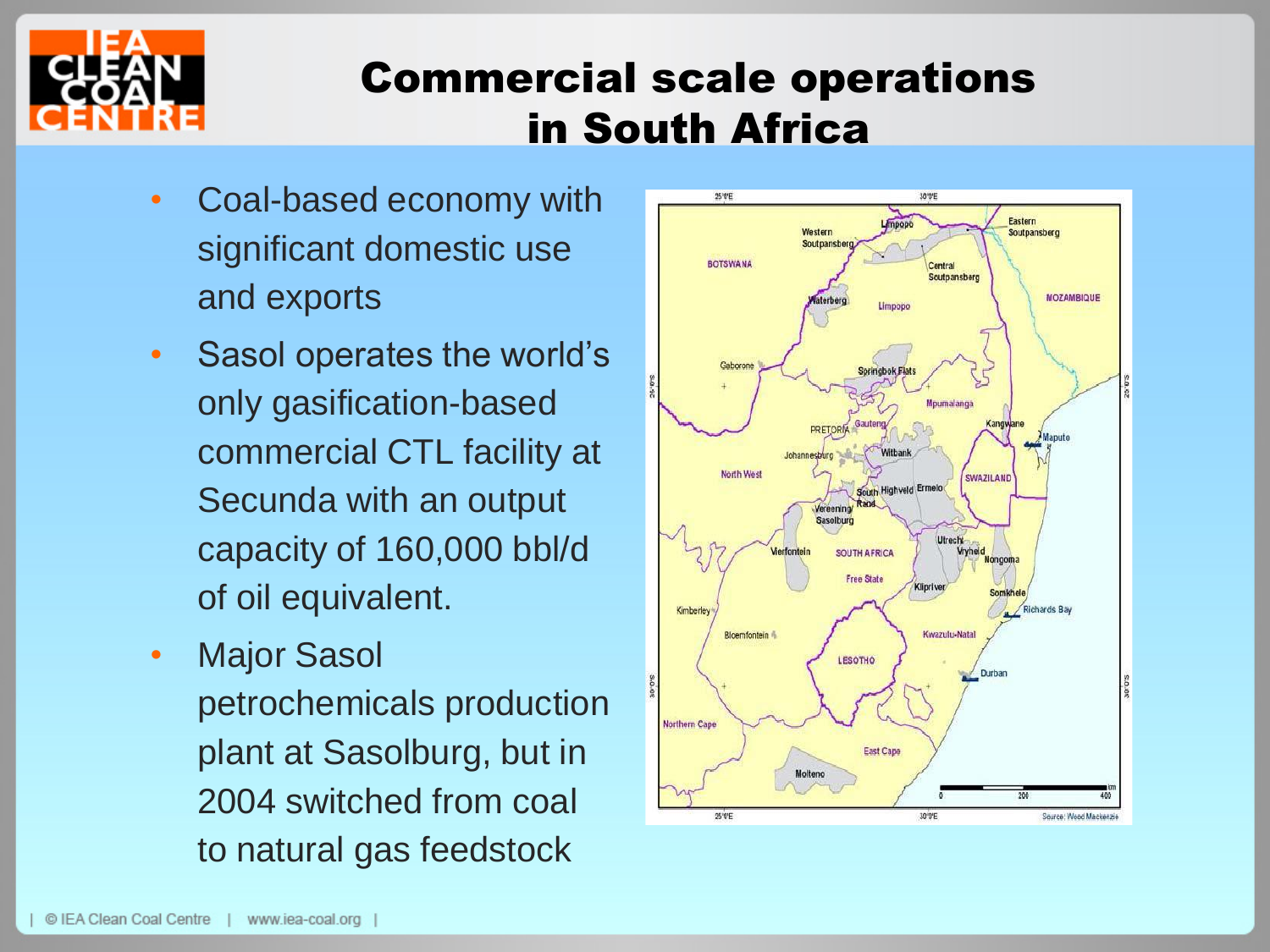

- Very strong energy security driver to establish CTL and coal to chemicals
- Abundant, easily mineable lignite reserves and plenty of water in most of these regions
- Positive government support
- Cooperation underway between local companies and CTL technology suppliers
- Initial studies suggest an attractive price differential between CTL and imported oil products



- Limited technical and economic capacity
- Very limited infrastructure
- Small national GDP and need for external financing
- Mongolia seen as a risky investment in the mining sector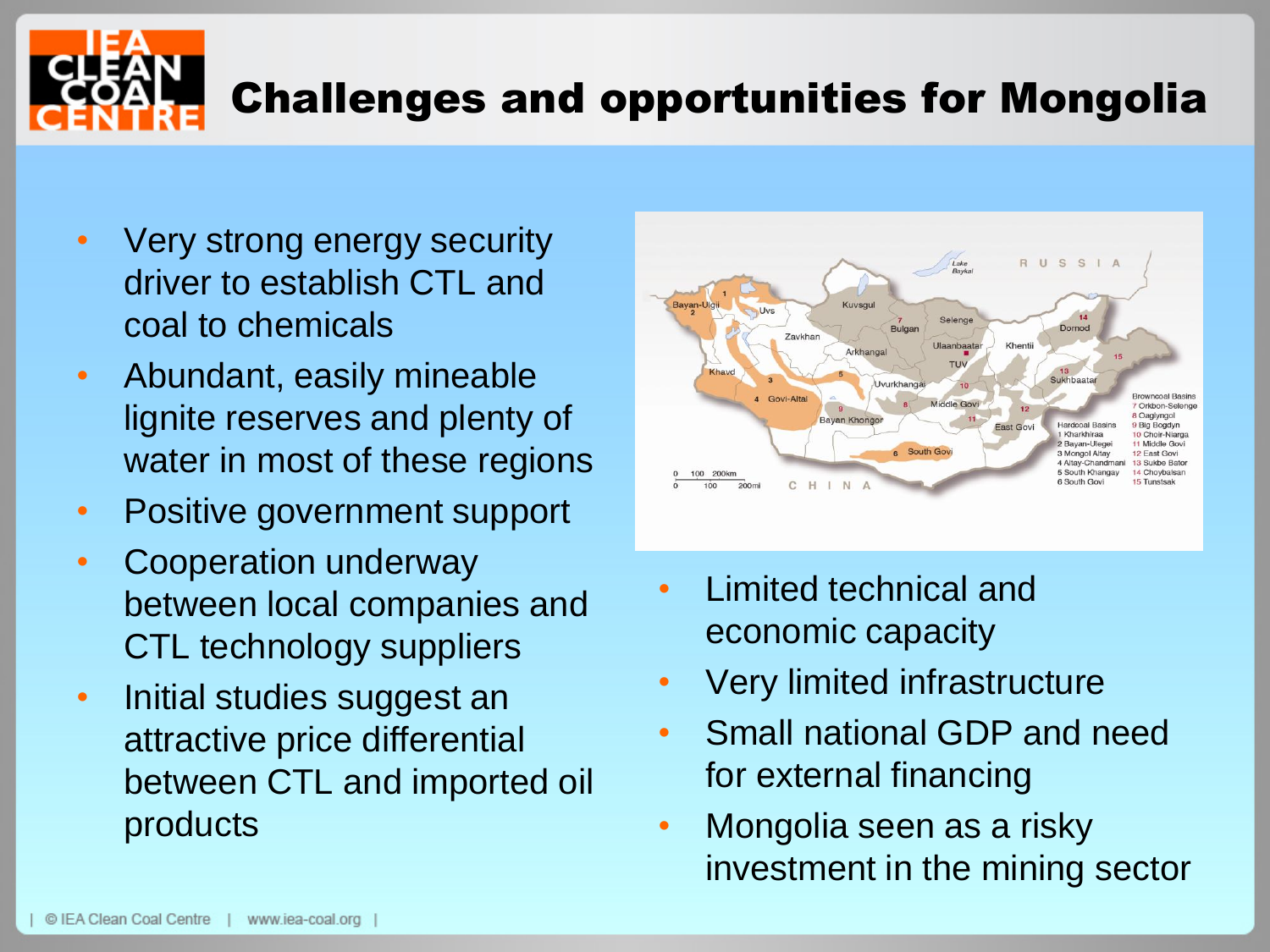

## Challenges and opportunities for Mozambique

- Government support for exploitation of coal
- Very extensive coal reserves
- Market for CTL products both internally and for exports
- Active mining projects being developed by international companies for export purposes
- High ash rejects and coal preparation wastes can be used as gasification feedstock
- Studies underway to complement mining activities and results appear promising



- Lack of technical and economic capacity
- Small national GDP and need for external financing
- Lack of infrastructure
- Recent natural gas finds in region may make CTL an unattractive investment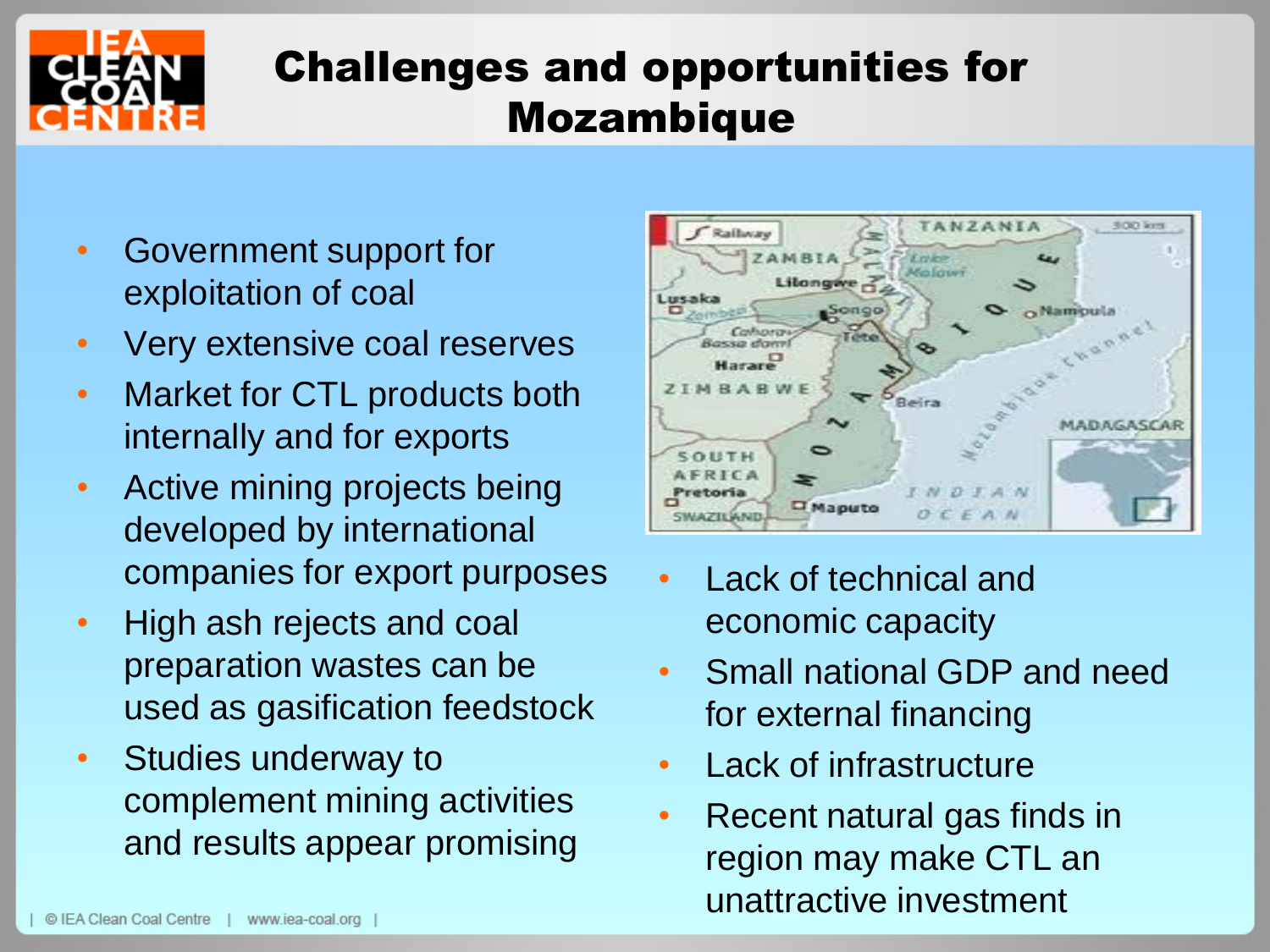

### Activities in Vietnam

- **Significant coal resources, in north of the country**
- **Joint ventures for exploitation proposed**
- **Interest in power and conversion projects**
- **One coal-to-chemicals project established at the Ninh Binh Nitrogenous Fertiliser Plant**
- **China Huadian Energy Development Company fulfilled EPC role**



- **Shell gasification technology used**
- **Full operation will produce 560,000 tonnes** urea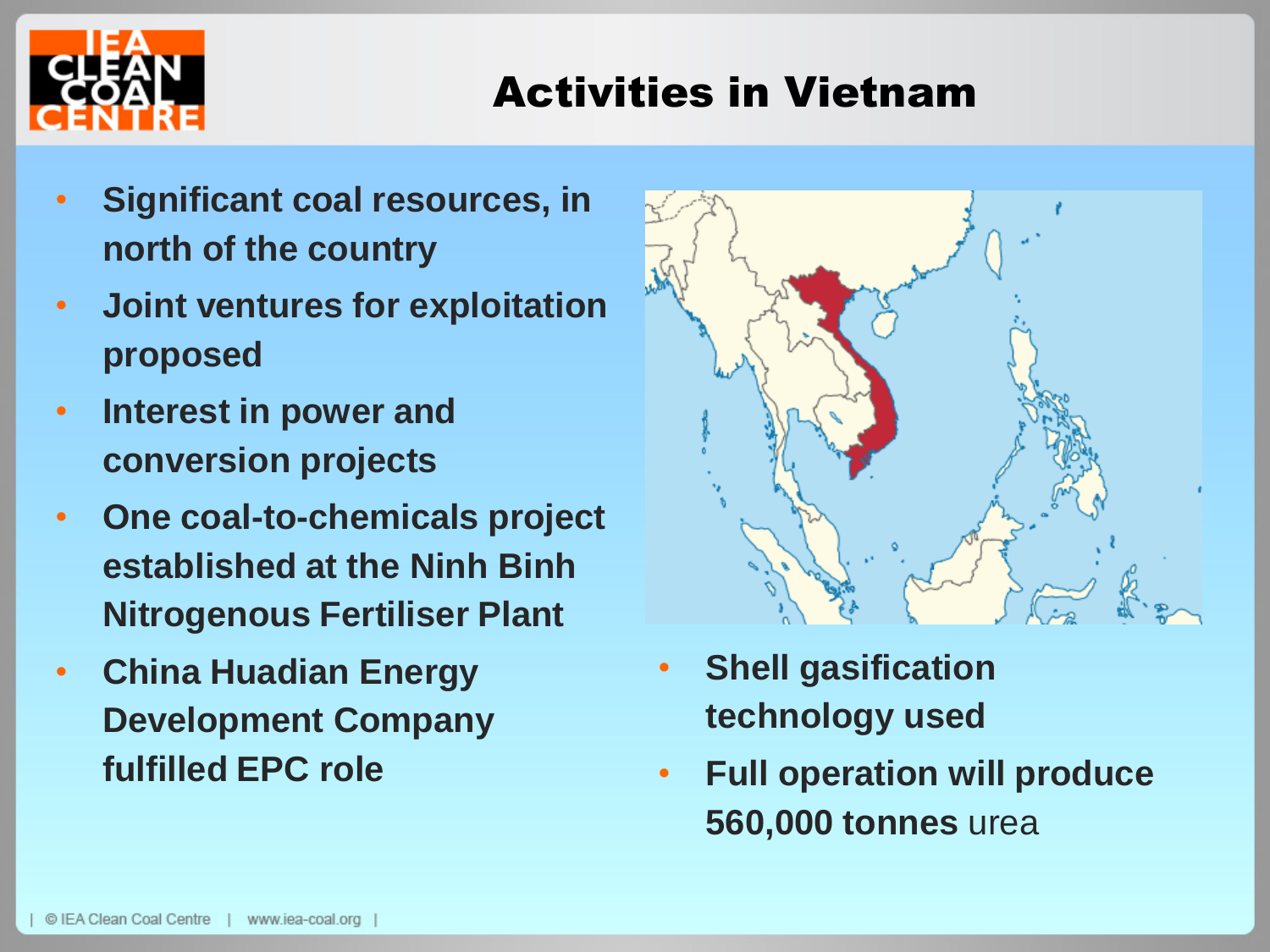

#### Prospects for Ukraine

- **Major coal reserves, much of which are lignite and subbituminous coal**
- **Economy is too highly dependent on imported natural gas and oil**
- **In principle, large-scale coal gasification to SNG could cut gas costs by 50%**
- **Ukraine to use domestic coal to produce a substitute for imported natural gas**
- **China will design and supply five coal to SNG plants in Luhansk, Donetsk and Odessa**



- **Shell will supply the gasification technology under license**
- **China Development Bank will provide a loan to cover the project's cost**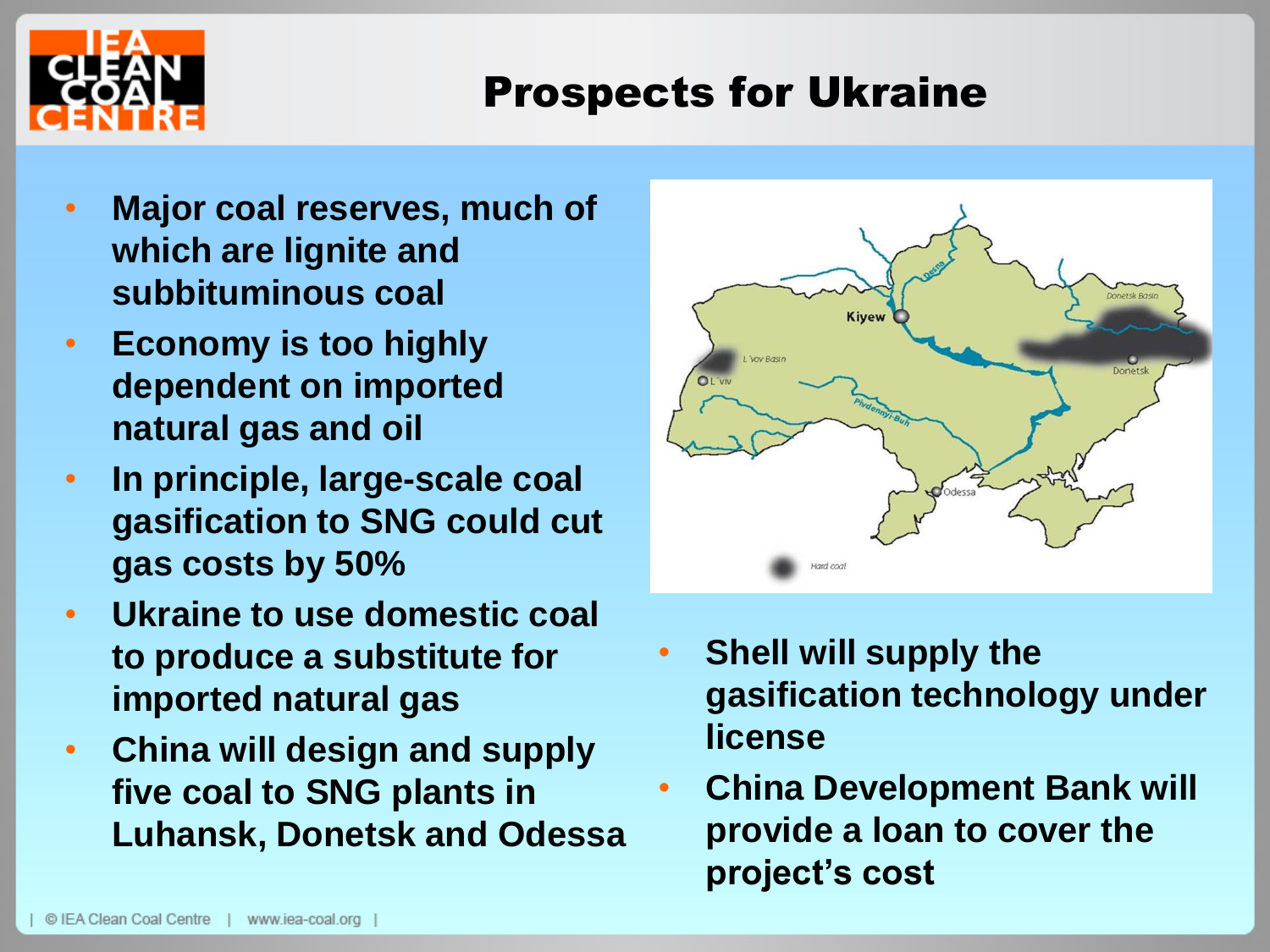

#### Slow start in India

- **Major user of coal and a rapidly growing economy**
- **Very large reserves of hard coal (60Gt) and lignite (38Gt)**
- **Hard coal far from industrial demand regions**
- **Major coal quality issues**
- **Government driven initiatives have been ineffective but some positive activities underway**
- **Jindal Steel and Power Ltd developing coal to chemicals project to produce a substitute reducing gas for the production of Direct Reduction Iron in a shaft furnace**



• **Rashtriya Chemicals and Fertilisers Ltd, Coal India Ltd and the Fertiliser Corporation of India Ltd refurbishing several fertiliser production unit**s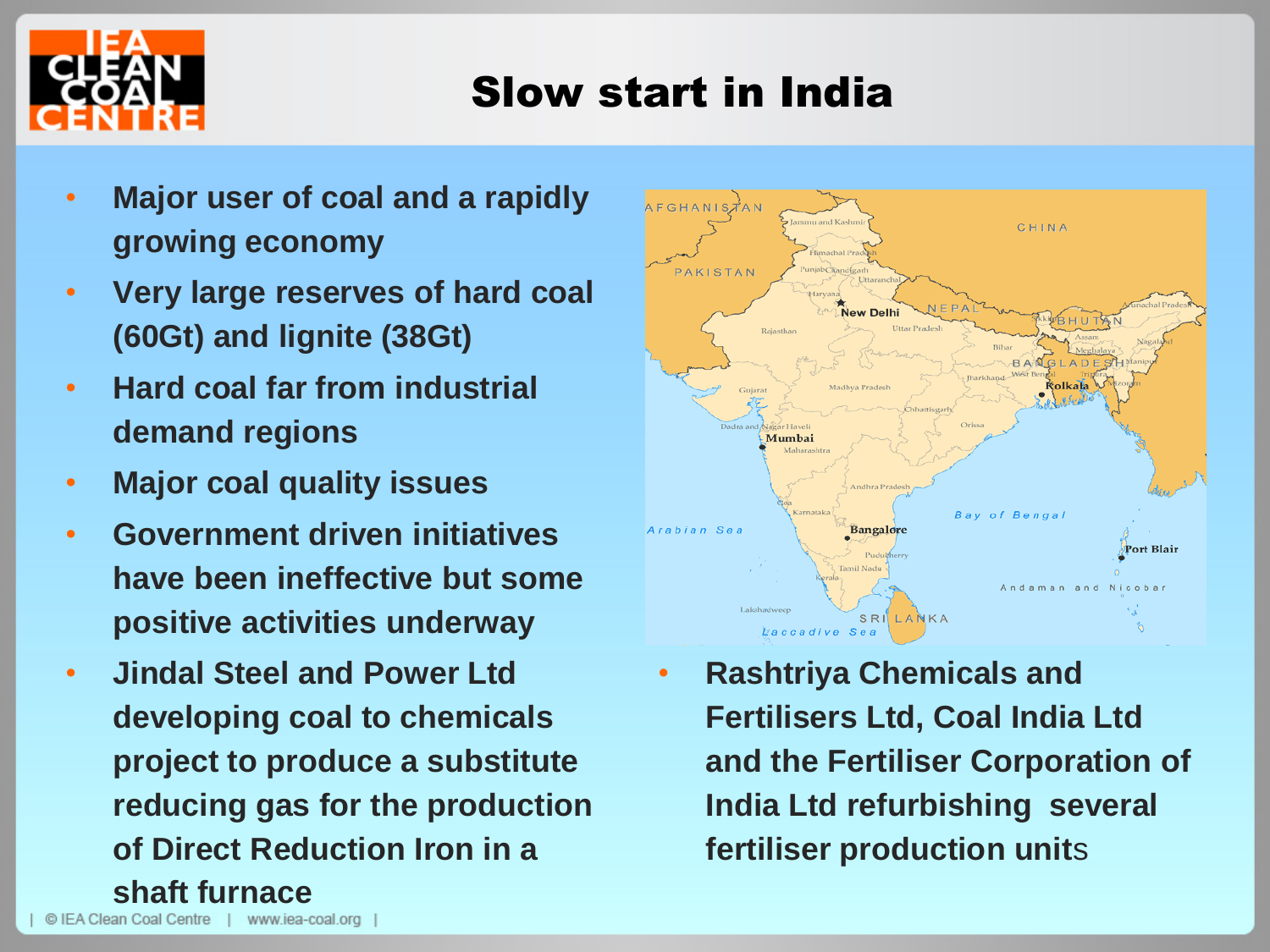# Comparison with China's coal to chemicals development and deployment programme

- Aim is to establish a modern coal chemical industry, to include the upgrade of those demonstration projects that offer the higher energy conversion efficiency, a suitable geographical location, with both adequate suitable coal supplies and sufficient water availability, as well as offering prospects for extending the industrial chain to promote local economic and social development.
- This will include a focus on the construction of projects for clean production, utilisation, processing and conversion of low-calorific-value coal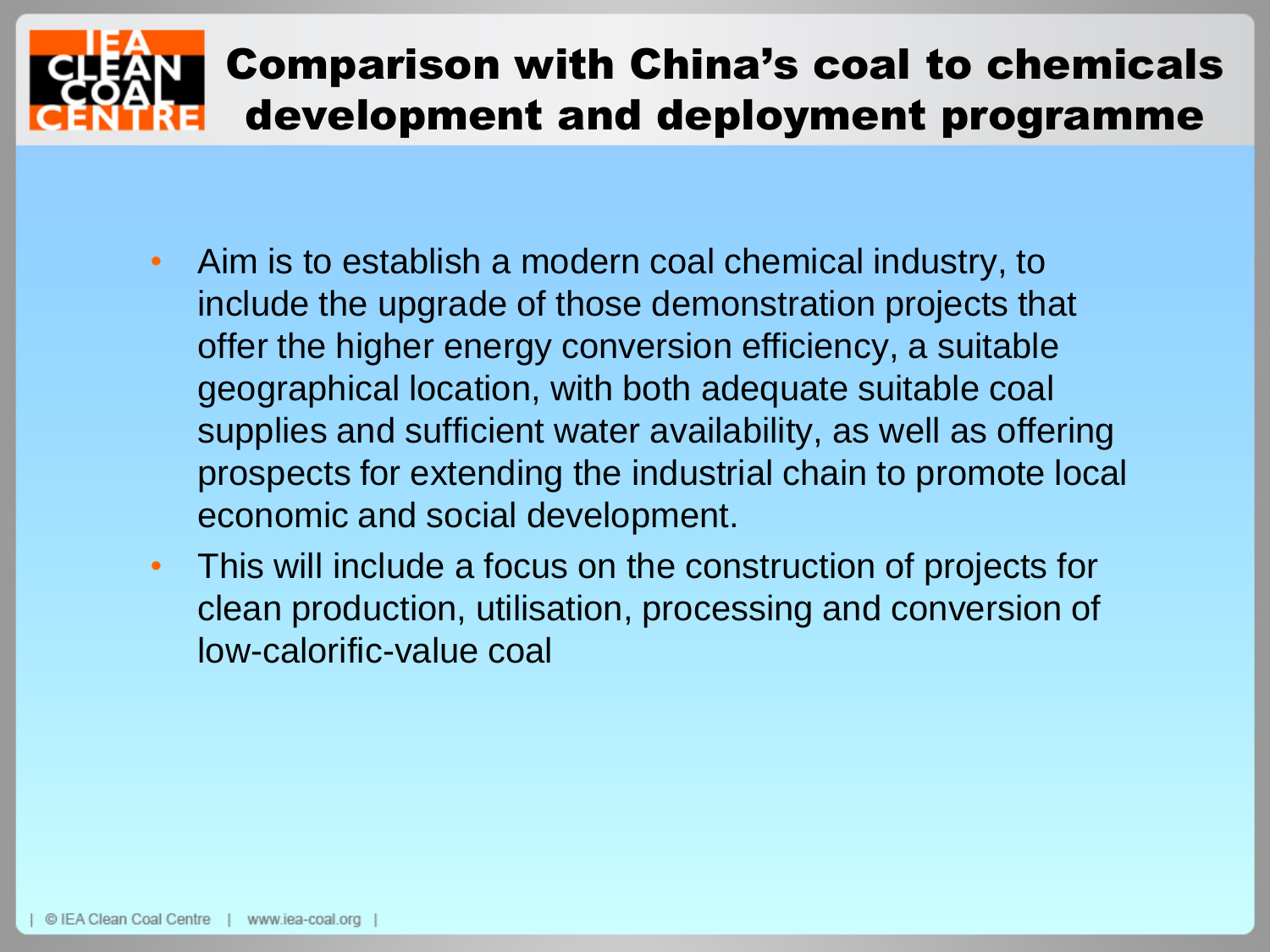

### Indicative economic assessment for coal to oil products

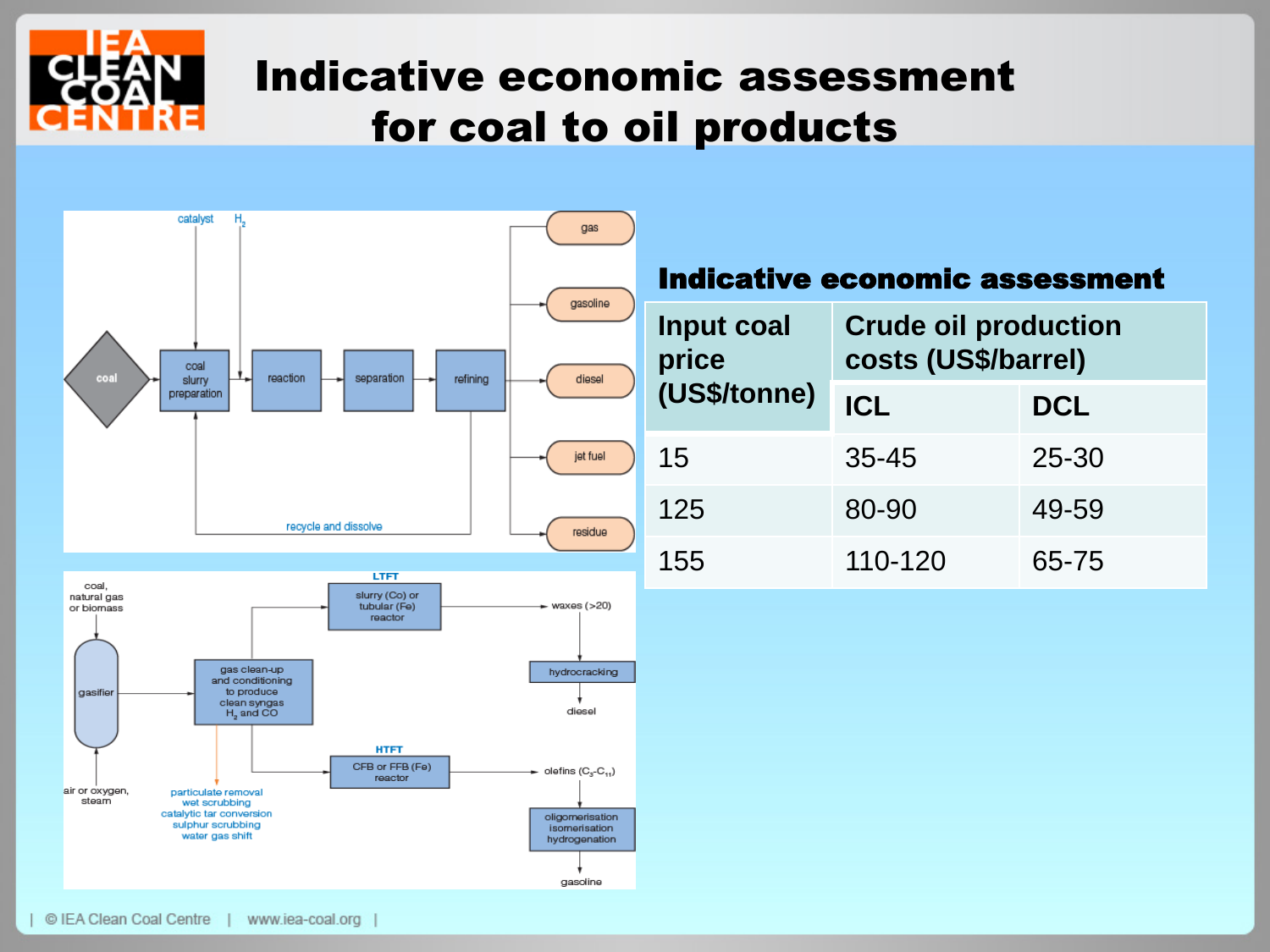

#### Environmental considerations

| <b>Chinese</b><br>applications       | <b>Standard</b><br>coal<br>consumption | <b>Water</b><br>consumption | <b>CO2</b><br>emissions |  |
|--------------------------------------|----------------------------------------|-----------------------------|-------------------------|--|
|                                      | tonnes/tonnes                          |                             |                         |  |
| <b>ICL</b>                           | 4.39                                   | 13                          | 5.0                     |  |
| <b>Coal to</b><br>olefins            | 6.68                                   | 33                          | 5.5                     |  |
| <b>Coal to</b><br>ethylene<br>glycol | 2.55                                   | 14                          | 2.0                     |  |
|                                      | <b>tonnes/1000 Nm3</b>                 |                             |                         |  |
| <b>Coal to SNG</b>                   | 2.83                                   | 6.58                        | 2.5                     |  |

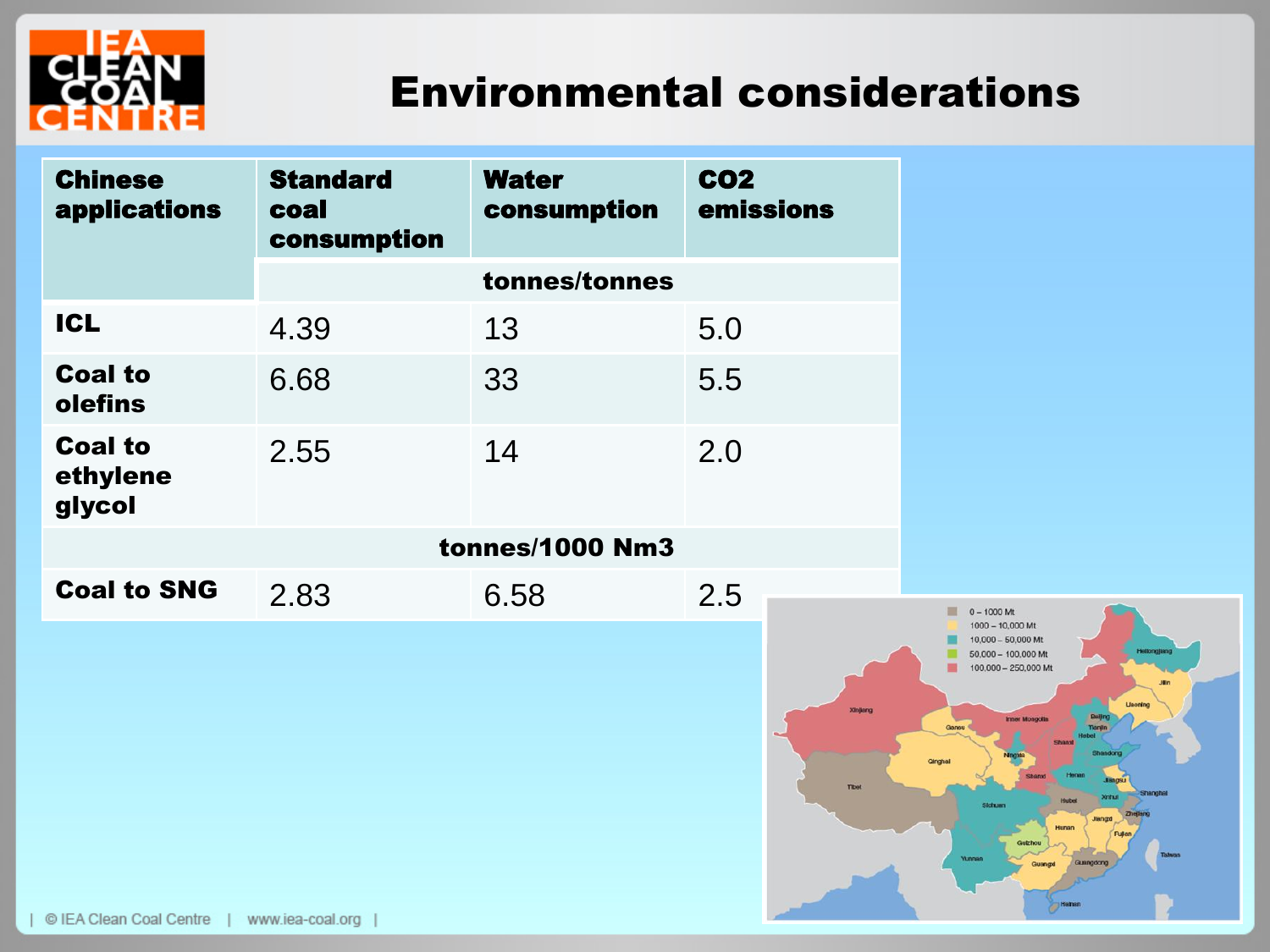